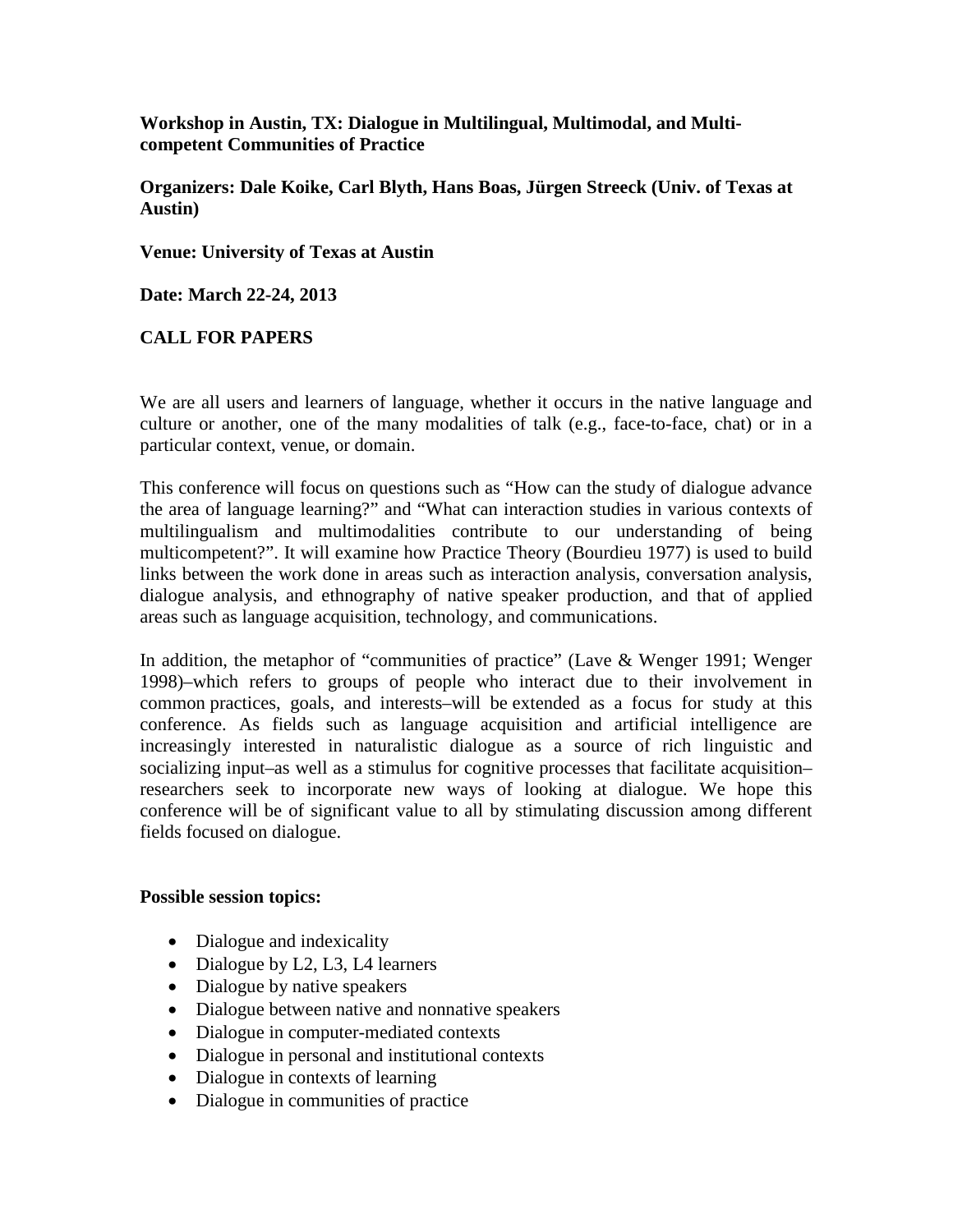- Positioning and identity in dialogue
- Conversation Analysis and Dialogue

# **Plenary/workshop papers** will be given by:

Jurgen Streeck (University of Texas at Austin) Edda Weigand (University of Muenster) Richard Young (University of Wisconsin-Madison)

## **Forms of presentation:**

- Plenaries  $(45 \text{ minutes} + 15 \text{ minutes} \text{ discussion})$
- Workshops (2 hours)
- Session papers  $(20 \text{ minutes} + 10 \text{ minutes} \text{ discussion})$
- Panels (3, 6 or 9 papers on a common topic)

Proposed format of workshop: There will be 3 plenary speakers, and after each plenary talk and discussion, the plenary speaker and another person recruited by the plenary speaker will lead a workshop/breakout session on a given topic, in which the leaders show workshop participants how their theory can be applied to actual data that will be shown (e.g. video clips) in a detailed analysis. Other papers will be presented in panels on a given session topic.

## **Abstracts and registration:**

- Deadline for abstracts 15 October 2012
- Registration early bird by 15 December 2012

## **Registration fee:**

- IADA members: TBA
- Non-members: TBA
- Students: TBA

**Publication:** At this point we plan to have a selection of papers from the workshop be published.

## **Contact:** Dale Koike at d.koike@austin.utexas.edu

**Website:** <http://sites.la.utexas.edu/dialogue2013/>

**Submission Instructions:** Proposal (250-300 words) and Cover Sheet at [https://surveystation.austin.utexas.edu/TakeSurvey.aspx?PageNumber=1&SurveyID=9l2](https://surveystation.austin.utexas.edu/TakeSurvey.aspx?PageNumber=1&SurveyID=9l207764&Preview=true) [07764&Preview=true](https://surveystation.austin.utexas.edu/TakeSurvey.aspx?PageNumber=1&SurveyID=9l207764&Preview=true)